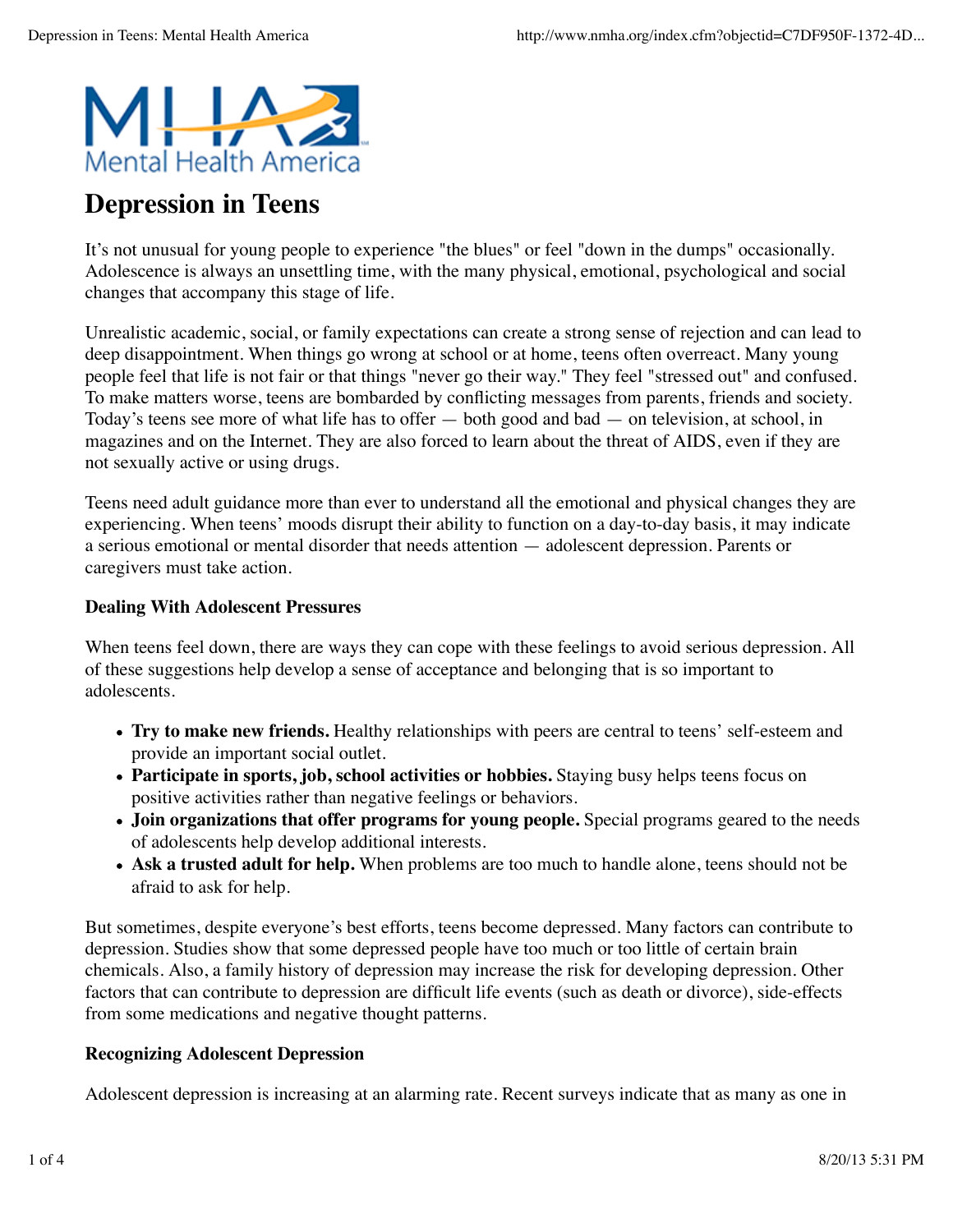five teens suffers from clinical depression. This is a serious problem that calls for prompt, appropriate treatment. Depression can take several forms, including bipolar disorder (formally called manicdepression), which is a condition that alternates between periods of euphoria and depression.

Depression can be difficult to diagnose in teens because adults may expect teens to act moody. Also, adolescents do not always understand or express their feelings very well. They may not be aware of the symptoms of depression and may not seek help.

These symptoms may indicate depression, particularly when they last for more than two weeks:

- Poor performance in school
- Withdrawal from friends and activities
- Sadness and hopelessness
- Lack of enthusiasm, energy or motivation
- Anger and rage
- Overreaction to criticism
- Feelings of being unable to satisfy ideals
- Poor self-esteem or guilt
- Indecision, lack of concentration or forgetfulness
- Restlessness and agitation
- Changes in eating or sleeping patterns
- Substance abuse
- Problems with authority
- Suicidal thoughts or actions

Teens may experiment with drugs or alcohol or become sexually promiscuous to avoid feelings of depression. Teens also may express their depression through hostile, aggressive, risk-taking behavior. But such behaviors only lead to new problems, deeper levels of depression and destroyed relationships with friends, family, law enforcement or school officials.

#### **Treating Adolescent Depression**

#### *It is extremely important that depressed teens receive prompt, professional treatment.*

Depression is serious and, if left untreated, can worsen to the point of becoming life-threatening. If depressed teens refuse treatment, it may be necessary for family members or other concerned adults to seek professional advice.

Therapy can help teens understand why they are depressed and learn how to cope with stressful situations. Depending on the situation, treatment may consist of individual, group or family counseling. Medications that can be prescribed by a psychiatrist may be necessary to help teens feel better.

Some of the most common and effective ways to treat depression in adolescents are:

- **Psychotherapy** provides teens an opportunity to explore events and feelings that are painful or troubling to them. Psychotherapy also teaches them coping skills.
- **Cognitive-behavioral therapy** helps teens change negative patterns of thinking and behaving.
- **Interpersonal therapy** focuses on how to develop healthier relationships at home and at school.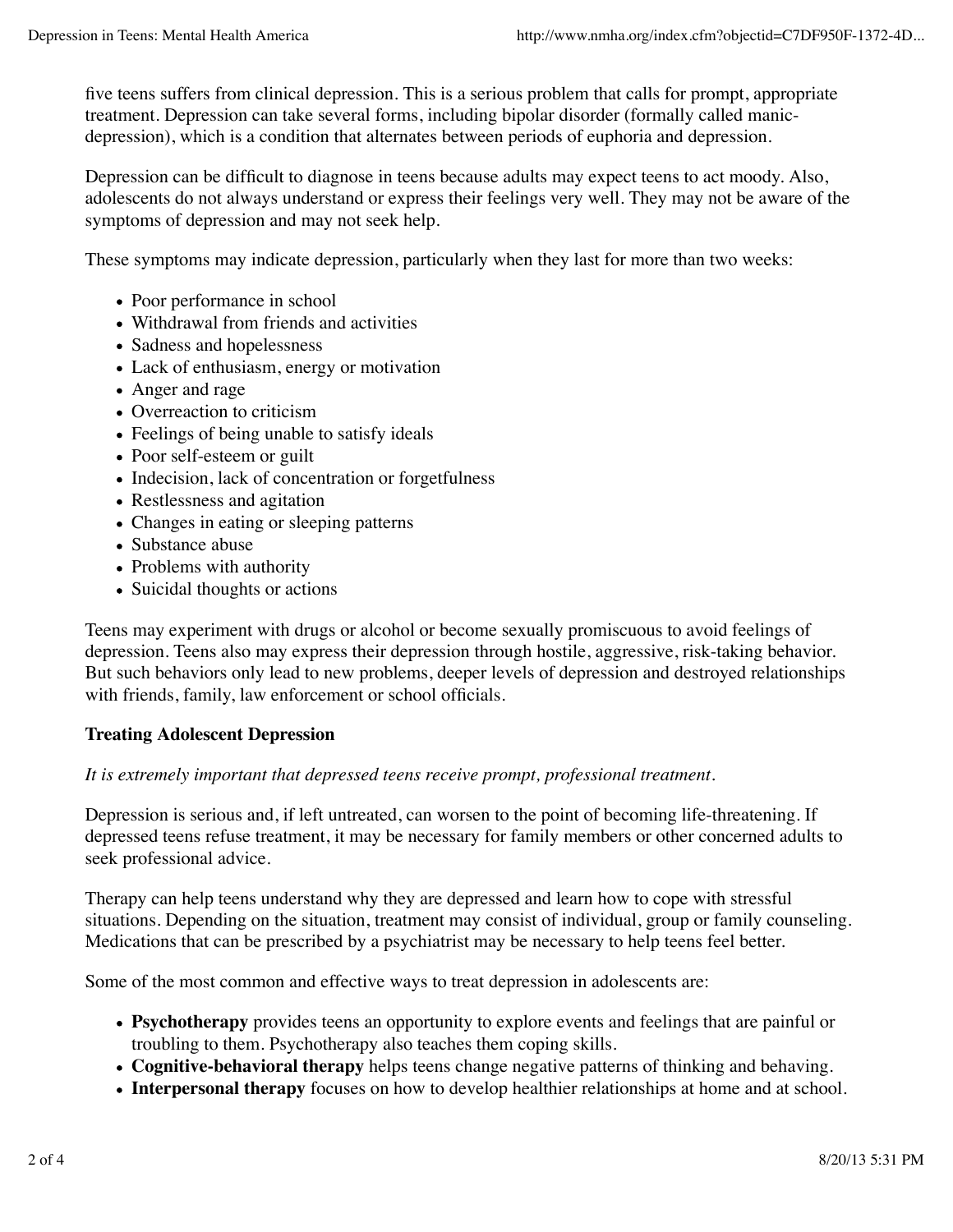**Medication** relieves some symptoms of depression and is often prescribed along with therapy.

When depressed adolescents recognize the need for help, they have taken a major step toward recovery. However, remember that few adolescents seek help on their own. They may need encouragement from their friends and support from concerned adults to seek help and follow treatment recommendations.

### **Facing the Danger Of Teen Suicide**

Sometimes teens feel so depressed that they consider ending their lives. Each year, almost 5,000 young people, ages 15 to 24, kill themselves. The rate of suicide for this age group has nearly tripled since 1960, making it the third leading cause of death in adolescents and the second leading cause of death among college-age youth.

Studies show that suicide attempts among young people may be based on long-standing problems triggered by a specific event. Suicidal adolescents may view a temporary situation as a permanent condition. Feelings of anger and resentment combined with exaggerated guilt can lead to impulsive, self-destructive acts.

### **Recognizing the Warning Signs**

Four out of five teens who attempt suicide have given clear warnings. Pay attention to these warning signs:

- Suicide threats, direct and indirect
- Obsession with death
- Poems, essays and drawings that refer to death
- Giving away belongings
- Dramatic change in personality or appearance
- Irrational, bizarre behavior
- Overwhelming sense of guilt, shame or rejection
- Changed eating or sleeping patterns
- Severe drop in school performance
- Giving away belongings

### **REMEMBER!!! These warning signs should be taken seriously. Obtain help immediately. Caring and support can save a young life.**

#### **Helping Suicidal Teens**

- **Offer help and listen**. Encourage depressed teens to talk about their feelings. Listen, don't lecture.
- **Trust your instincts.** If it seems that the situation may be serious, seek prompt help. Break a confidence if necessary, in order to save a life.
- **Pay attention to talk about suicide.** Ask direct questions and don't be afraid of frank discussions. Silence is deadly!
- **Seek professional help.** It is essential to seek expert advice from a mental health professional who has experience helping depressed teens. Also, alert key adults in the teen's life — family, friends and teachers.